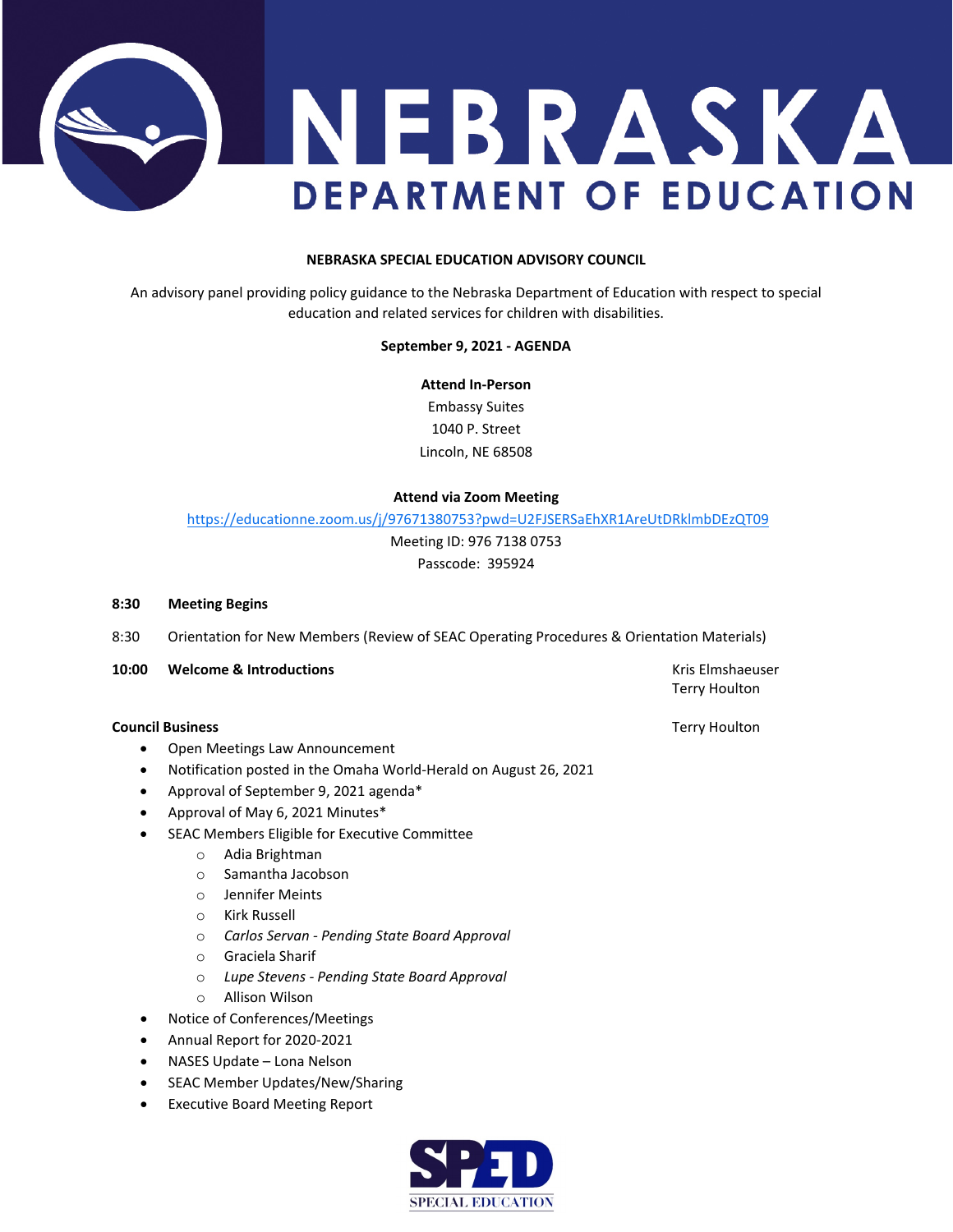### **Public Comment\*\***

| <b>Functional Behavioral Assessments &amp; Behavioral Intervention Plans</b> | <b>SEAC Sub-Committee</b> |
|------------------------------------------------------------------------------|---------------------------|
| <b>Discussion Items</b>                                                      | Kris Elmshaeuser          |
| Assessment – Jeremy Heneger<br>٠                                             |                           |
| Assistive Technology Partnership - Brian Wojcik<br>$\bullet$                 |                           |
| ARP ESSER Funds and Stakeholder Input to Districts<br>$\bullet$              |                           |
| <b>NDE Office of Special Education Team Reports</b>                          | Amy Rhone                 |
| Technology<br>٠                                                              | Jamie Chambers            |
| IDEA/ARP<br>$\bullet$                                                        |                           |
| New Guidance Documents<br>$\bullet$                                          |                           |
| LB 527<br>٠                                                                  |                           |
| Non-Public/Homeschool Exempt<br>$\bullet$                                    |                           |
| Flexible Funding and Coordinated Early Intervening Services<br>٠             |                           |
| Updates on complaint issues within the State<br>٠                            | Kelly Wojcik              |
| <b>RDA Stakeholders Meeting</b><br>٠                                         |                           |
| Adjourn                                                                      | <b>Terry Houlton</b>      |
|                                                                              |                           |

\*Items requiring Council action \*\*Per the SEAC Operating Procedures, opportunity for public comment is requested in advance

### **Next Meeting Date: December 9, 2021**

### **2021-2022 Meeting Dates**

September 9, 2021 December 9, 2021 March 17, 2022 May 12, 2022

## **Upcoming Conferences:**

- $\triangleright$  October 7-8, 2021 NMTSS Summit Virtual
- November 4-5, 2021 Tri-State Law Conference Virtual
- November 9, 2021 PARA Educator Conference Hybrid (Virtual & In-Person Younes Conference Center, Kearney, NE)

## **NE SEAC Executive Committee Members**

Terry Houlton, (2021-2022) Director of Special Education Millard Schools, Omaha, NE Kasey Alexander, (2022-2023) Educator, West Point Schools, West Point, NE Sr. Janelle Buettner, (2023-2024) Principal, North American Martyrs Catholic School, Lincoln, NE New Member, (2024-2025) \*Will be elected at December, 2021 SEAC Meeting\*